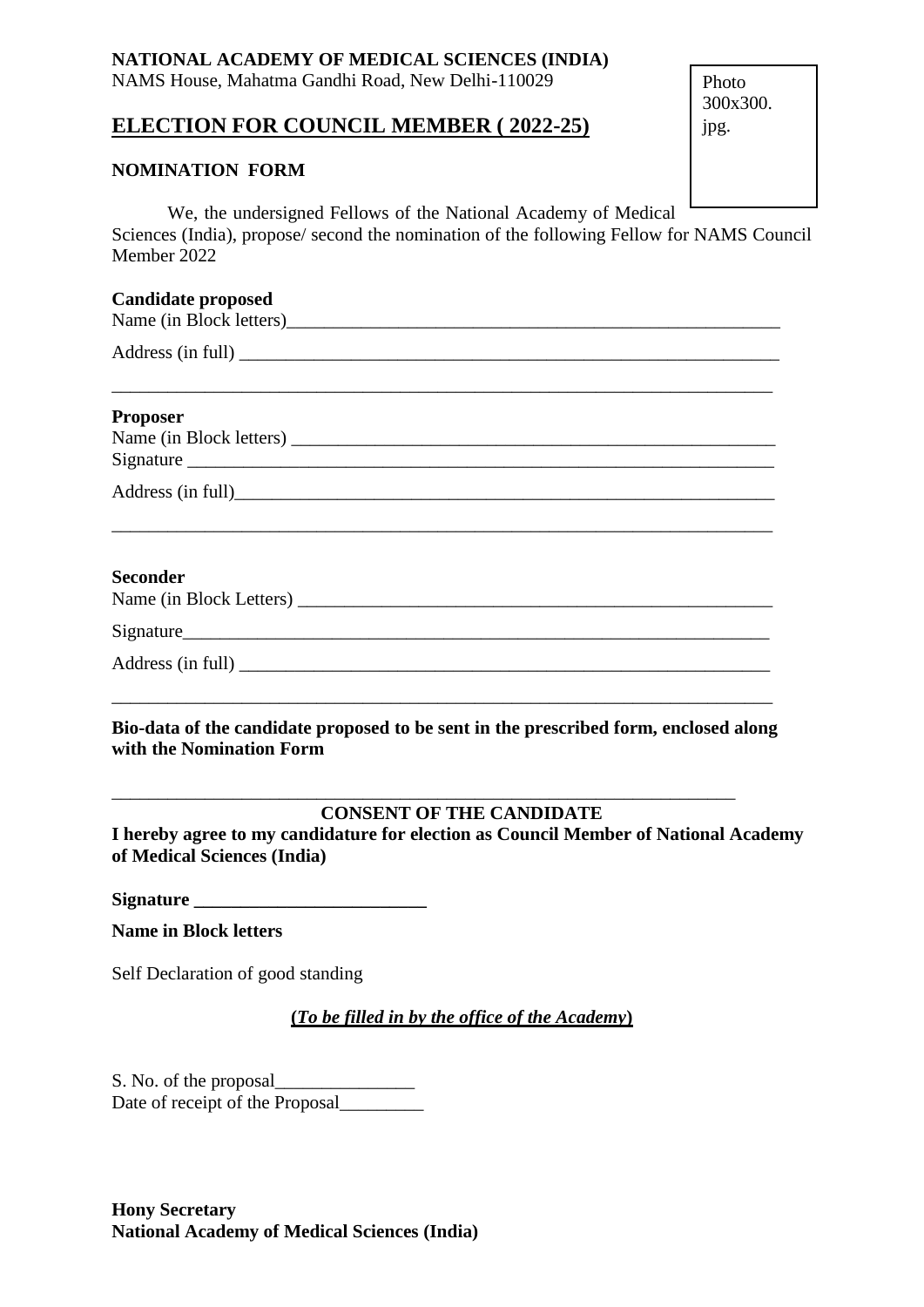# **NATIONALACADEMY OF MEDICAL SCIENCES (INDIA)**

NAMS House, Mahatma Gandhi Road, New Delhi-110029

## **BRIEF BIODATA OF THE NOMINEE FOR COUNCIL MEMBER**

- 1. Name with Academic Qualifications:
- 2. State: Date of Birth:
- 3. Year in which Fellowship (FAMS) awarded:
- 4. Council Member in the past (Yes/No), If Yes, year and no.of terms:
- 5. Important appointments held beginning with present assignment: (limited to 4 only)
- 6. President/Chairmanship/Vice-President of National/International scientific bodies: (limited to four only)
- . 7. Editorship of the Journal(s)
- 8. Awards: (limited to 6 only)
	- (a) National (limited to 4 only)
	- (b) International (limited to 2 only)
- 9. Specialty:

.

.

.

.

. . .

- 10. Contribution to NAMS as Office Bearer:
- 11. Self Declaration of good standing

# **Date: Signature of the Nominee**

Photo 300x300. jpg.